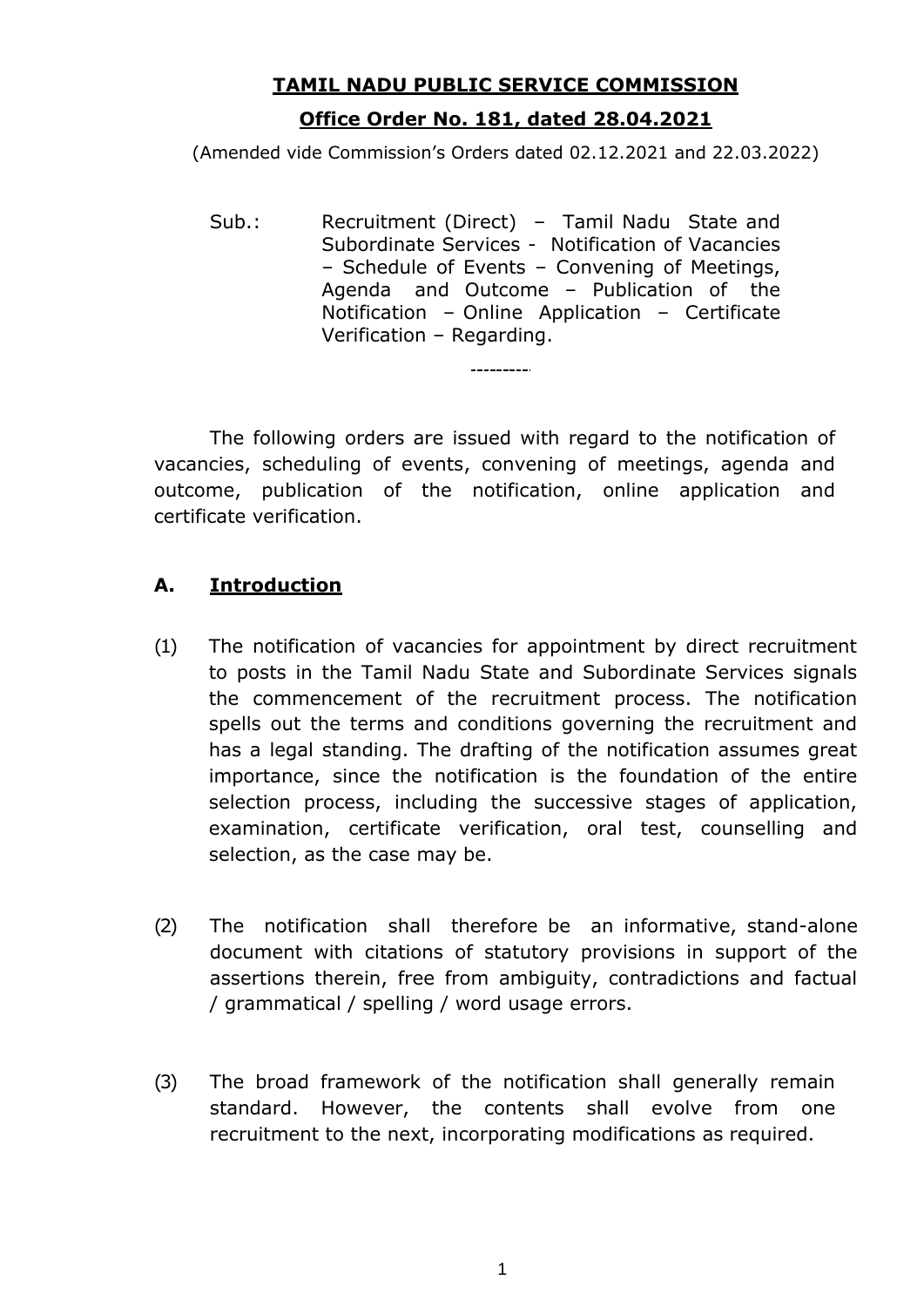# **B. Schedule of Activities**

The work relating to the publication of notifications for each recruitment listed in the Commission's Annual Planner, shall be undertaken in accordance with a pre-determined schedule as shown below:

| SI.<br>No.     | <b>Work to be done</b>                                                                                                                                                     | <b>Timeline</b>                                                                                                        |
|----------------|----------------------------------------------------------------------------------------------------------------------------------------------------------------------------|------------------------------------------------------------------------------------------------------------------------|
| $\mathbf{1}$   | Conduct of a Debriefing Meeting                                                                                                                                            | Completion of the entire<br>selection process*<br>$+15$ days                                                           |
| $\overline{2}$ | Follow up action as resolved upon at the<br>Debriefing Meeting                                                                                                             | Debriefing Meeting<br>$+15$ days<br>with a reminder every month<br>until the issue is taken to a<br>logical conclusion |
| 3              | Calling for estimate of vacancies and<br>updated Special / Ad hoc Rules                                                                                                    | One week from publication of<br>Annual Planner with a<br>reminder on the 1 <sup>st</sup> working<br>day of every month |
| 4              | Notification Meeting with the authorities<br>concerned                                                                                                                     | 10 <sup>th</sup> of the month preceding<br>the month in which the<br>notification is scheduled to<br>be published      |
| 5              | Furnishing the details regarding age,<br>educational qualification, experience if<br>any, equivalence of qualification etc., for<br>the post to APD and APD - Tech section | 10 <sup>th</sup> of the month preceding<br>the month in which the<br>notification is scheduled to<br>be published      |
| 6              | APD section to furnish the details of<br>documents to be obtained from the<br>candidates so as to include a para in<br>this regard in the notification                     | 15 <sup>th</sup> of the month preceding<br>the month in which the<br>notification is scheduled to<br>be published      |
| $\overline{7}$ | Communication of the minutes and draft<br>notification to the authorities concerned for<br>confirmation                                                                    | $20th$ of the month preceding<br>the month in which the<br>notification is scheduled to be<br>published                |
| 8              | Submission of the draft notification to the<br>Notification Sub - Committee                                                                                                | $20th$ of the month preceding<br>the month in which the<br>notification is scheduled to be<br>published                |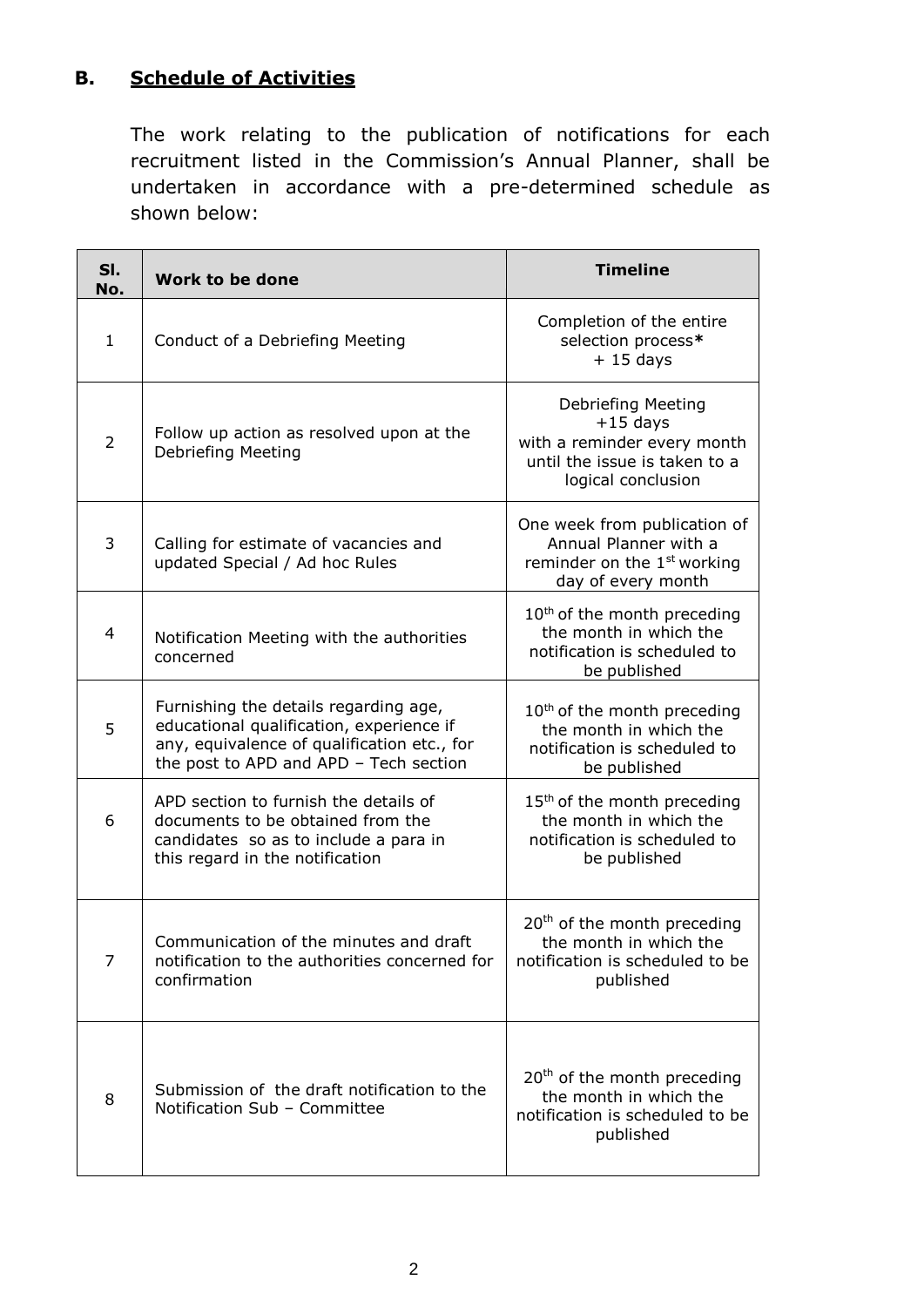| 9  | Notification approval Date by the Hon'ble<br>Commission (referred as D)                                                                                                                                                                                                                                                                                                                                 | <b>D</b> (Date of Commission's<br>approval / Minutes received) |  |
|----|---------------------------------------------------------------------------------------------------------------------------------------------------------------------------------------------------------------------------------------------------------------------------------------------------------------------------------------------------------------------------------------------------------|----------------------------------------------------------------|--|
|    | (a) Verification of the final notification and<br>the draft notification and transfer to<br>APD - Tech section for designing the<br>Online Application by RND Section<br>A.S.O                                                                                                                                                                                                                          | $D + 1$ day                                                    |  |
| 10 | (b) Check List to be sent to outsourcing<br>agency for designing of online<br>application by APD - Tech section                                                                                                                                                                                                                                                                                         |                                                                |  |
| 11 | Demo by Outsourcing Agency to APD -<br>Tech section                                                                                                                                                                                                                                                                                                                                                     | $D+2$ days                                                     |  |
| 12 | Online Application Demo Meeting by APD -<br>Tech section to the officers & staff of RND,<br>APD, QD, OTD / PSD and LCD sections                                                                                                                                                                                                                                                                         | $D+3$ days                                                     |  |
| 13 | Updating corrections by the Outsourcing<br>Agency and finalizing Online Application by<br>APD - Tech section                                                                                                                                                                                                                                                                                            | $D + 5$ days                                                   |  |
| 14 | (a) Publication of Notification & online<br>application in Commission's website by<br>RND Nodal Team / APD - Tech section.<br>Provided<br>if<br>two<br>or<br>more<br>notifications are approved on a same<br>day, the publication of notification may<br>be done on consecutive days from the<br>$6^{\text{th}}$<br>day of the approval<br>of the<br>Notification<br>Hon'ble<br>the<br>by<br>Commission | $D+6$ working days                                             |  |
|    | (b) On the same day sending details of<br>Short Notice to Information & Public<br>Relation Department by RND - B<br>(Parent Section) for publishing the<br>same in the dailies of the next day                                                                                                                                                                                                          |                                                                |  |
| 15 | Last date for submission of Online<br>Application                                                                                                                                                                                                                                                                                                                                                       | $D + 36$ days<br>$(D+6+30 \text{ days})$                       |  |
| 16 | Hosting of Hall Ticket by APD - Tech<br>section                                                                                                                                                                                                                                                                                                                                                         | 10 days before the Date of<br>Examination                      |  |
| 17 | Date of Written Examination                                                                                                                                                                                                                                                                                                                                                                             | $D+ 81$ days ( $D+6+75$ days)                                  |  |

**\*** *As defined in Office Order No. 171, dated 12.03.2021.*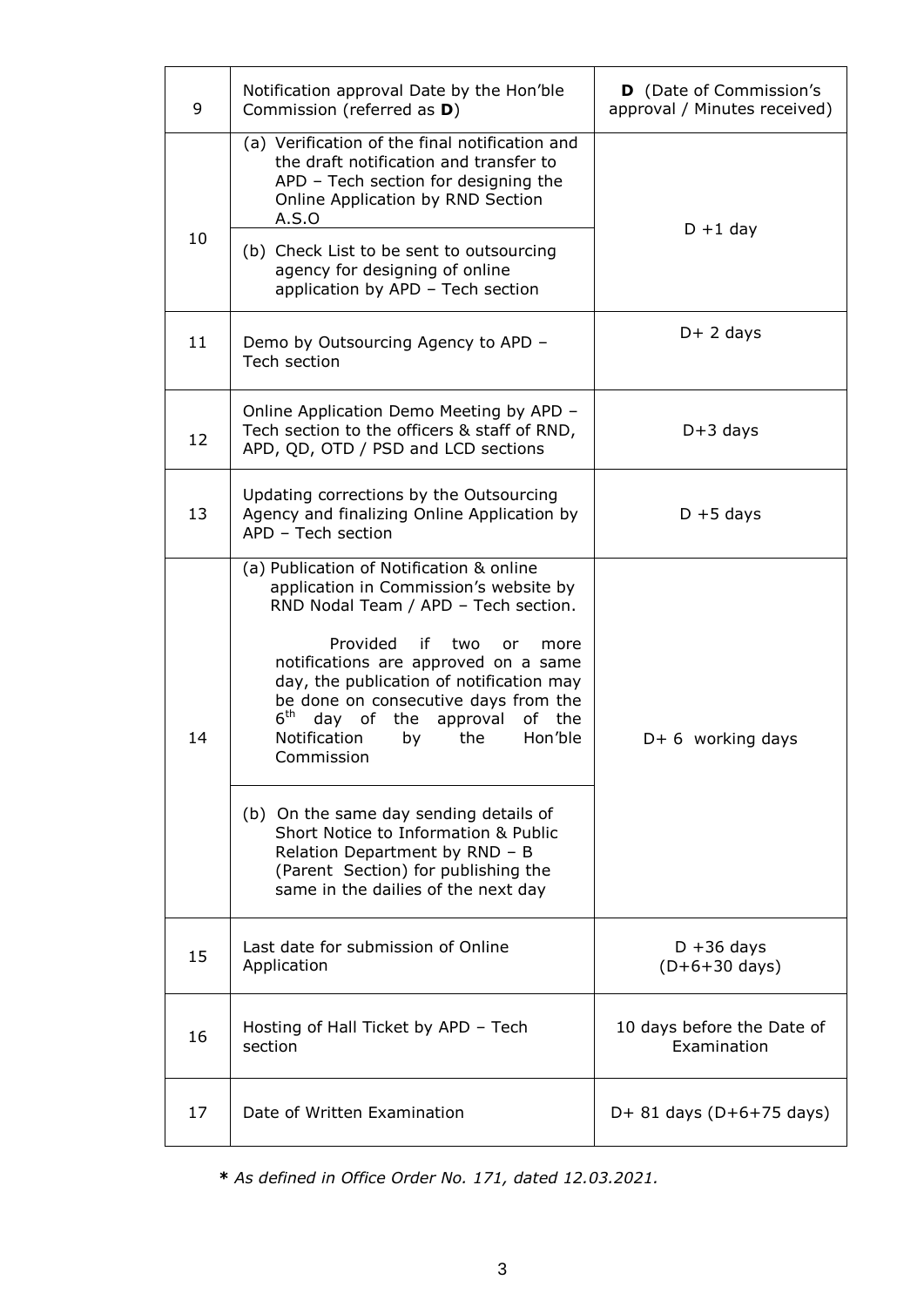# **C. Debriefing Meeting**

- (1) On completion of the entire selection process, for each and every recruitment, an alert shall be triggered - in the form of an sms and email to the official contact number and mail id of the Rules and Notification Department (RND) section concerned – upon which a Debriefing Meeting shall be held with all stakeholders concerned (including the online application software developer/vendor who shall also share his experiences), within 15 days from the date of receipt of the alert.
- (2) The accumulated experiences of the past related to online application software shall be compiled and made available to the software developer well in advance.
- (3) At the Debriefing Meeting, the legacy and learnings of past recruitments to the said post(s), shall be prepared on the lines shown below:

| <b>Department</b> | <b>Subject</b>                                                                                                     | Past Experiences with regard to                                                                                                                                                                                               |
|-------------------|--------------------------------------------------------------------------------------------------------------------|-------------------------------------------------------------------------------------------------------------------------------------------------------------------------------------------------------------------------------|
| <b>RND</b>        | Syllabus, Scheme,<br>Vacancies,<br>Notification, Rules,<br>Roster, Carry<br>Forward / Shortfall<br>vacancies, etc. | Litigation, Clarification requested from<br>RND / pending with Government /<br>Head of Department, Eligibility criteria,<br><b>Contents of Notification</b>                                                                   |
| <b>APD</b>        | Application,<br>certificate<br>Verification, etc.                                                                  | Litigation, Queries from candidates,<br>Issues during onscreen certificate<br>verification, with special reference to<br>Rejections and Provisional Admissions,<br>Verification of Practical Experience                       |
| QD / ED           | Examination<br>Evaluation, Results,<br>etc.                                                                        | Litigation, Issues relating to Question<br>Paper setting, Examination,<br>Evaluation, Ranking, Results                                                                                                                        |
| <b>PSD</b>        | Selection,<br>Certificate<br>Verification,<br>Counselling, etc.                                                    | Litigation, Queries from candidates,<br>Issues during physical certificate<br>verification, with special reference to<br>Rejections and Provisional<br>Admissions; Ranking and Selection,<br><b>Carried Forward Vacancies</b> |
| <b>OTD</b>        | Certificate<br>Verification, Oral<br>Test, Selection /<br>Counselling, etc.                                        |                                                                                                                                                                                                                               |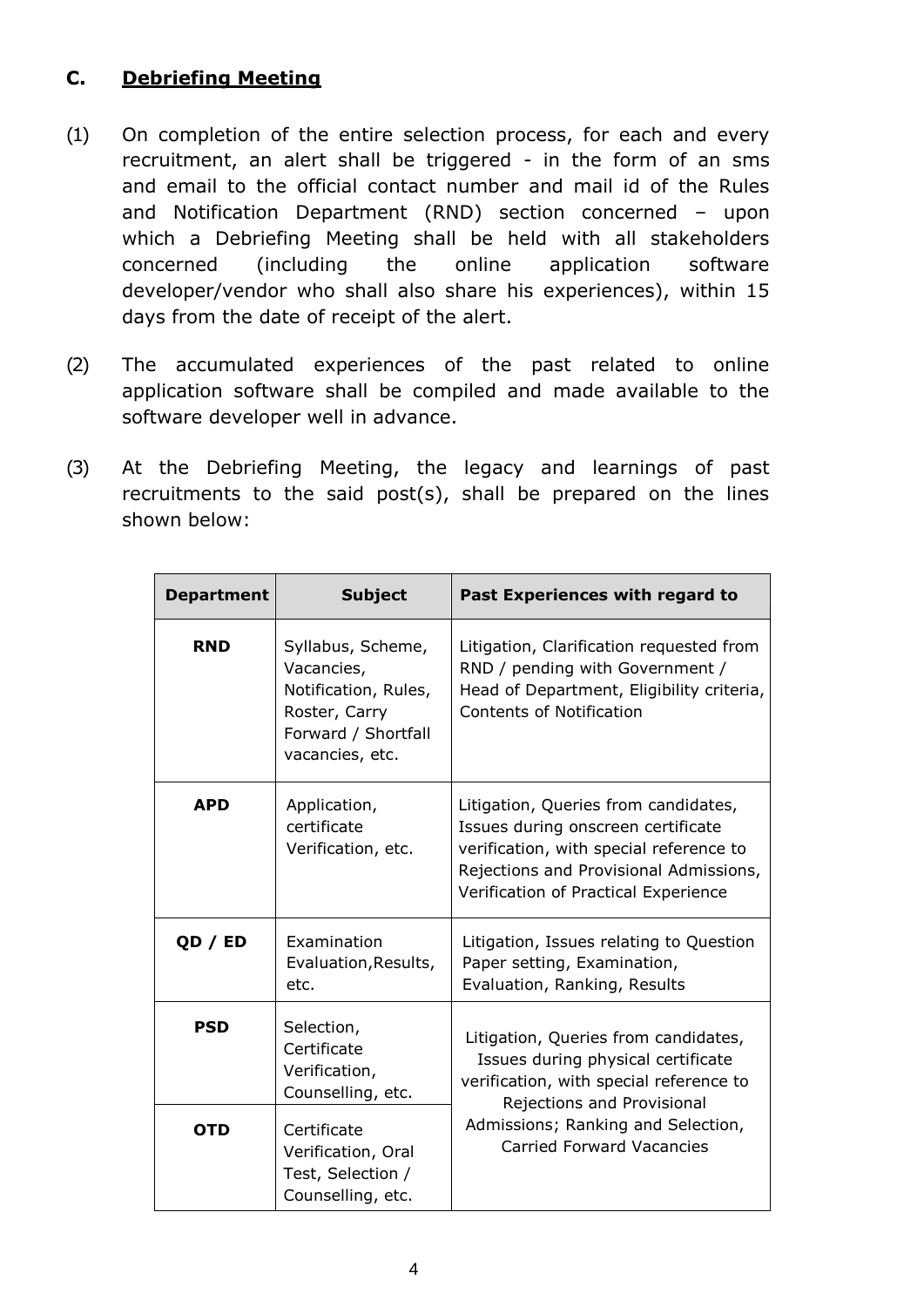- (4) All data relating to that recruitment (with special reference to difficulties faced), shall be collected, consolidated and recorded in a file to be maintained for that purpose by the RND section concerned. This data shall be used during the consultations / meetings and the designing of modules for Notification, Online Application and Certificate Verification for subsequent recruitments.
- (5) A note incorporating the past experiences and learnings based on an analysis of at least **three** earlier files pertaining to the same recruitment shall be submitted by the Application Processing Department (APD), Confidential Department (QD) and Evaluation Department (ED), through the Controller of Examinations to the Secretary. A similar note shall be submitted to the Secretary by the RND, Post Selection Department (PSD) and Oral Test Department (OTD). The note shall detail the following:
	- (a) Lack of clarity / provision in the Acts, Rules, etc.
	- (b) Difficulties regarding Syllabus, Scheme and framing of Question Papers.
	- (c) Issues in the drafting of Instructions to Applicants, Notification, Online Application, Recruitment Specific Guidelines, Memorandum of Admission to Certificate Verification, Oral Test and Counselling.
	- (d) Issues in the Certificate Verification Module.
	- (e) Reasons for rejection of candidature by APD.
	- (f) Reasons for provisional admission of candidature by APD.
	- (g) Issues raised by candidates as consolidated by the Grievance Redressal Call Centre (GRCC) [inputs required from the respective departments / sections to respond to issues / queries raised by candidates shall be sought for and received by the GRCC, through the eOffice module].
	- (h) All matters related to rejection of candidates during physical certificate verification (PCV) before oral test (OT) / counselling (OTD / PSD to consolidate such rejections) and the response of the APD section concerned and APD Tech to each and every such matter with suggestions to resolve such issues technically and procedurally.
	- (i) Litigation Causes, Court Observations / Directions, Implementation of Court Directions, to be furnished by the Legal Cell Department (LCD).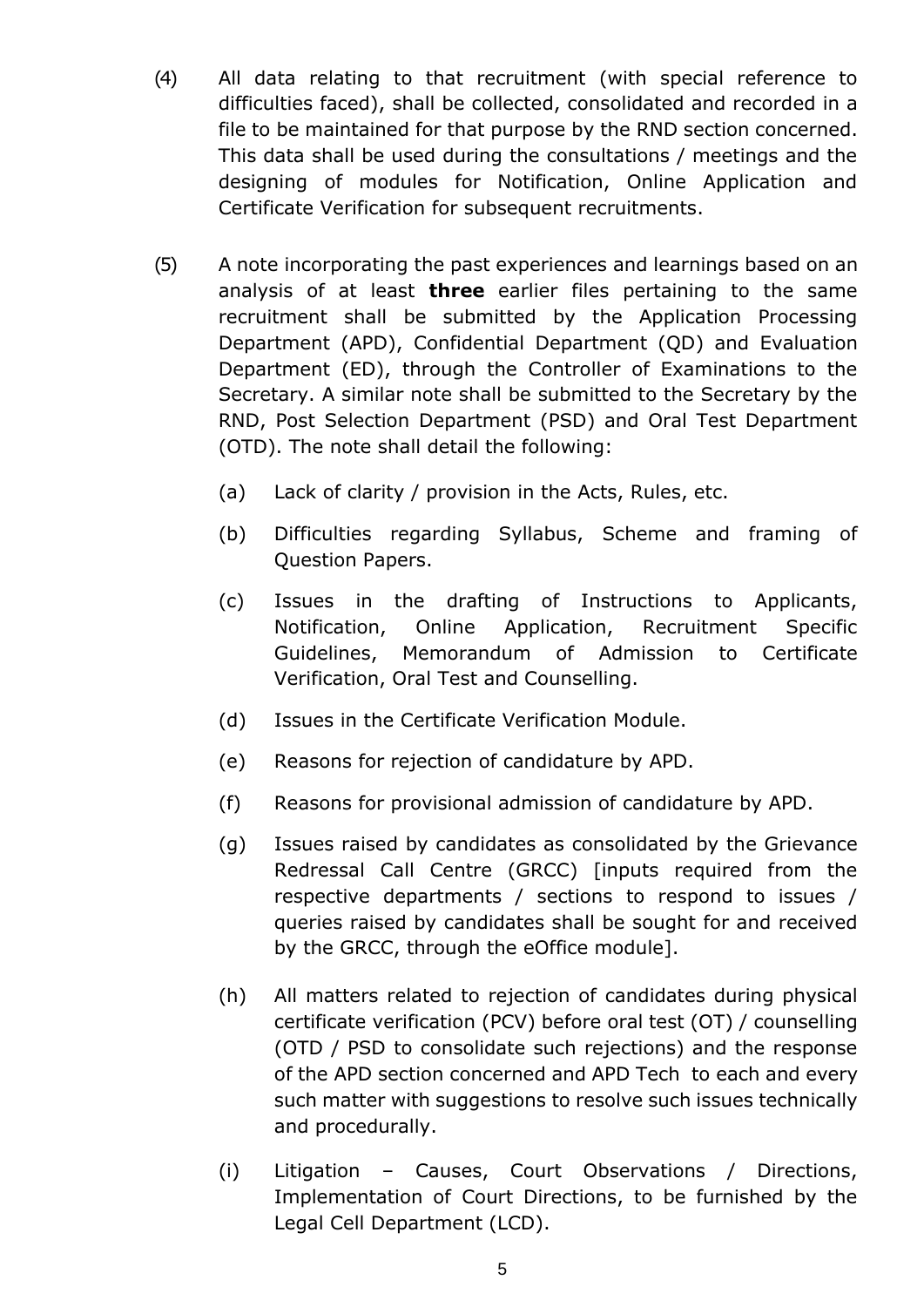- (6) The contents of the note incorporating the past experiences and learnings shall be discussed at a joint meeting of the Secretary, Controller of Examinations and the departments concerned and the means of resolution of the issues raised shall be decided by the Secretary / Controller of Examinations.
- (7) It shall be the responsibility of the Deputy Secretary / Under Secretary / Section Officer concerned, to ensure that all issues that are not normal / unusual / deviant from the normal recruitment process shall be mandatorily mentioned and recorded in the Debriefing Meeting note. The Secretary and Controller of Examinations shall specifically discuss such issues and record the minutes accordingly.
- (8) The issues and the resolution thereof shall thereafter be recorded, consolidated and formally distributed to all departments concerned, for requisite action prior to the commencement of subsequent recruitment to the same post(s).
- (9) Issues regarding lacunae in and/or amendments required to be made to Special / Ad hoc Rules / Acts, with illustration of experiences during the recruitment process shall be addressed to the authorities concerned, within 15 days from the date of the Debriefing Meeting. Thereafter a reminder shall be sent every month, until the issue is taken to a logical conclusion.
- (10) Action regarding issues requiring to be resolved within the Commission's office, shall also be undertaken, within 15 days from the date of the Debriefing Meeting.

### **D. Issues Requiring to be Resolved by the Commission's Office**

- (1) Modification of format for furnishing estimate of vacancies.
- (2) Development of an online module that shall be made available to the Head of Department for entering the details of vacancies in the prescribed format (to be designed with inputs from RND, PSD and OTD).
- (3) Modification, if any, in the Syllabus / Scheme.
- (4) Enhancement of Notification Drafting and Contents.
- (5) Citation of relevant Government orders / Acts / Rules, etc., in support of assertions made in the notification.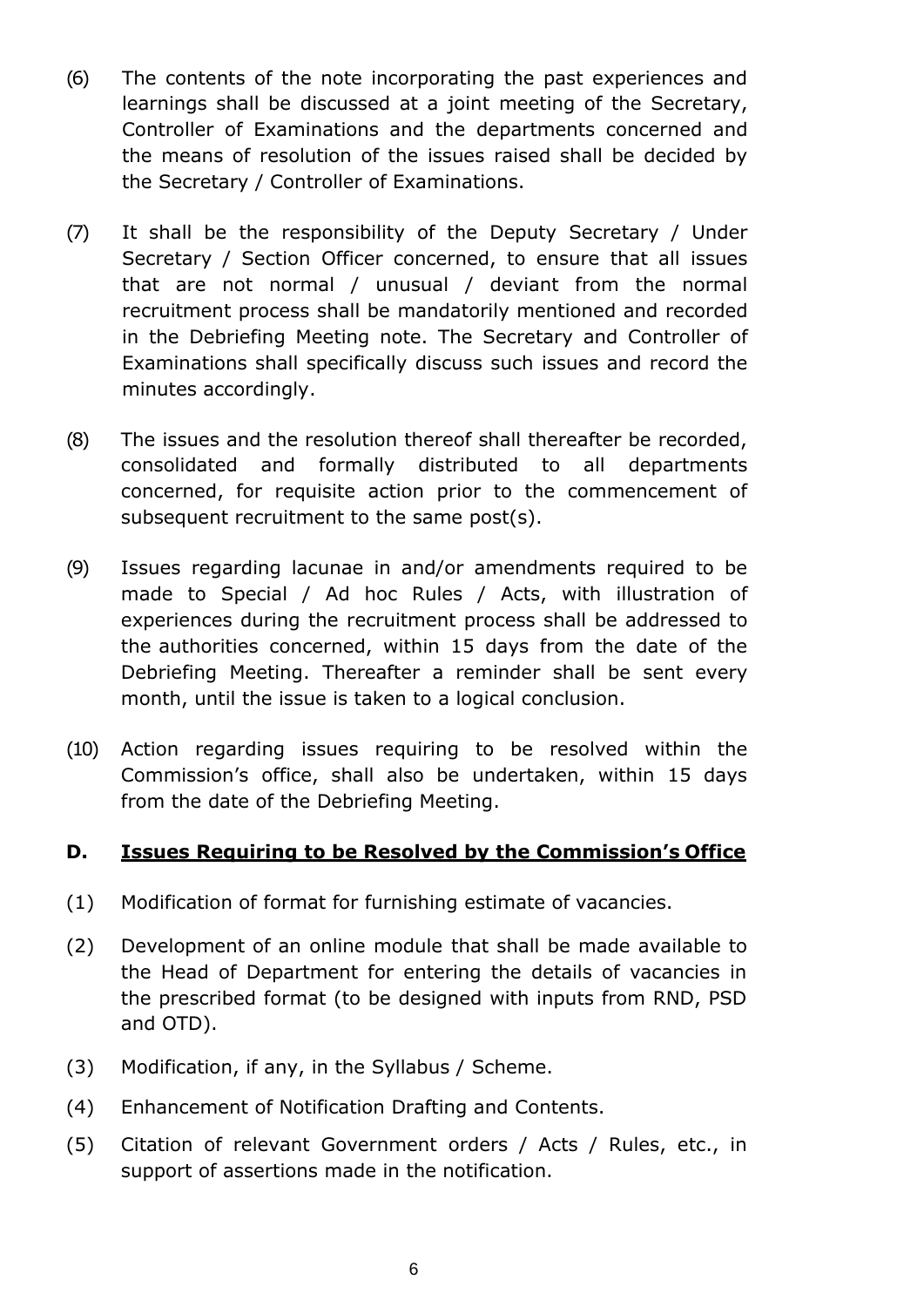- (6) Incorporation of changes necessitated by amendments made to Acts / Rules, etc.
- (7) Selection Procedures.
- (8) Carried Forward Vacancies

At the time of hosting the selection particulars relating to a recruitment, the details of '*backlog vacancies*' shall be intimated (by OTD / PSD sections concerned) automatically to the RND sections concerned, by way of sms and email. This action would also make such vacancies notified to the concerned appointing authorities through the 'estimate sharing window' of the Commission's website. The RND sections concerned shall initiate appropriate action to notify such '*backlog vacancies*', thereafter referred to as '*carried forward vacancies*'.

#### (9) Module Modification

- (a) All instructions / alerts, specifically mentioned in the 'Instructions to Applicants' relating to uploading / production of certificates, shall be incorporated in the Modules relating to Notification, Online Application, Certificate Verification (including Certificate Verification Outcome).
- (b) All claims made in the online application shall be reckoned as on the date of notification, except for -
	- (i) Age, which shall be reckoned as on the  $1<sup>st</sup>$  July of the year of notification and
	- (ii) '*Ex-Serviceman*' claims by in-service personnel of the Armed Forces, whose date of discharge shall be within one year from the last date for receipt of applications for that recruitment.
- (c) In respect of claims relating to qualification, experience, registration, the date of certification of such claims shall be on or before the date of notification. For claims relating to belonging to special categories, the claims shall be valid on the date of Notification, however, the certification of such claims may be accepted even if obtained after the date of notification but before the date of uploading of these certificates for onscreen certificate verification.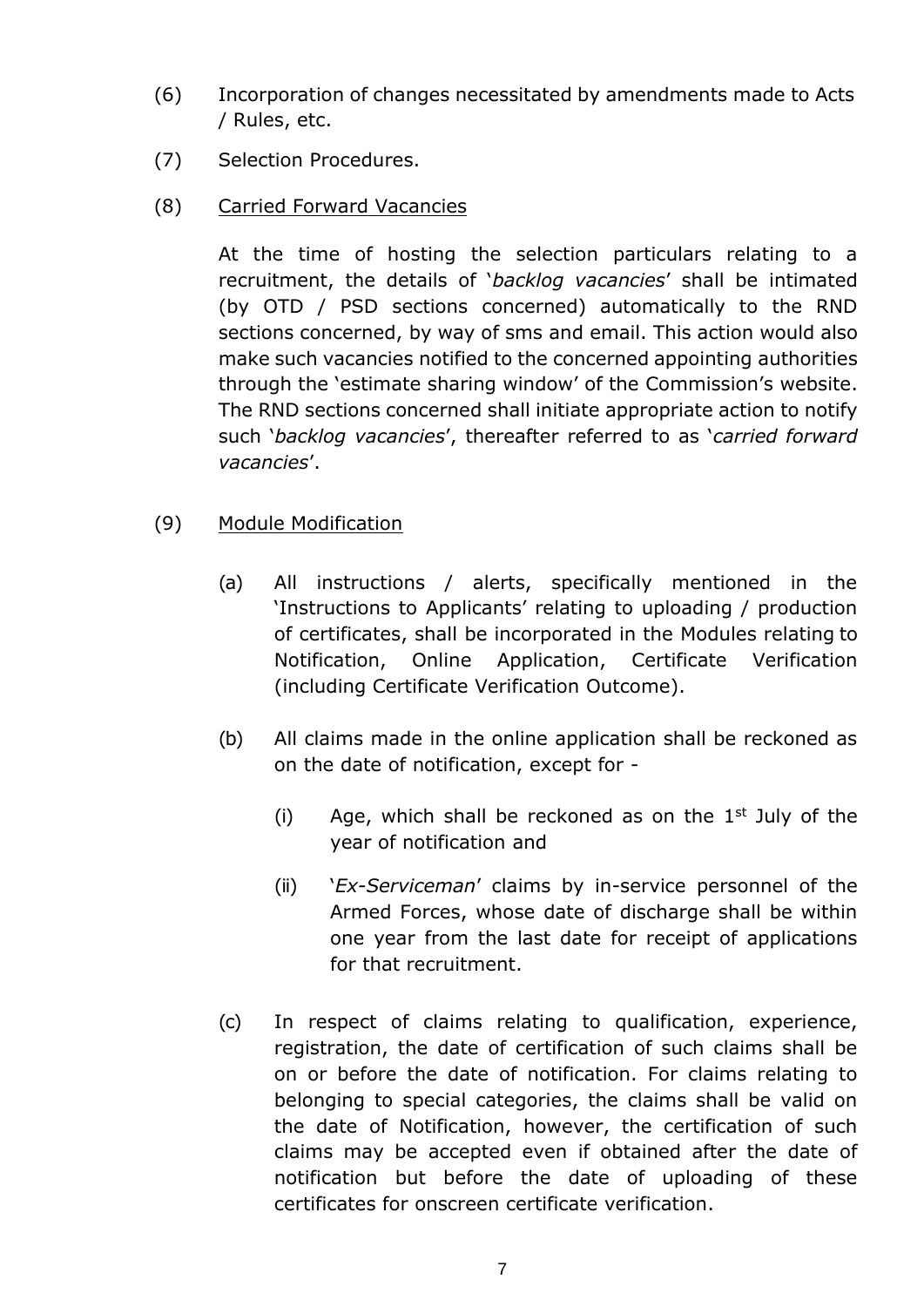### (10) Debarment

Candidates who are debarred by the Union Public Service Commission / Other Public Service Commissions / Other Government recruiting agencies, shall be debarred by the Commission for the same period as intimated by the said Public Service Commissions / organizations.

### (11) Formats of Certificates to be Furnished by Candidates

Pre-decided format of certificates shall be furnished to candidates in the QR Code in the notification. The format in soft copy shall be furnished to the Nodal Team, at least 10 days before the hosting of the notification in the Commission's website for generating QR Code to be printed in the Notification. The application shall also carry the links of such formats, wherever related claims are made by the candidates in the application.

#### (12) Repository of Rules

The RND shall collect post-wise set of updated Special / Ad hoc Rules and furnish the same to Nodal Team for hosting in the website. Any updation made to the said rules shall also be made available in the Commission's website.

# **E. Calling for of Estimate of Vacancies**

- (1) The authorities concerned shall be intimated of the schedule of publication of notification(s) relating to their department within one week from publication of the Commission's Annual Planner.
- (2) The estimate of vacancies up to the current estimate year and the updated version of the Special / Ad hoc Rules, in softcopy format shall also be sought for.
- (3) Thereafter, a reminder shall be sent on the  $1<sup>st</sup>$  working day of every month, until receipt of the information sought for.

### **F. Notification Meeting**

(1) The RND section concerned shall convene a Notification Meeting on the  $15<sup>th</sup>$  of the month preceding the month in which the notification is scheduled to be published.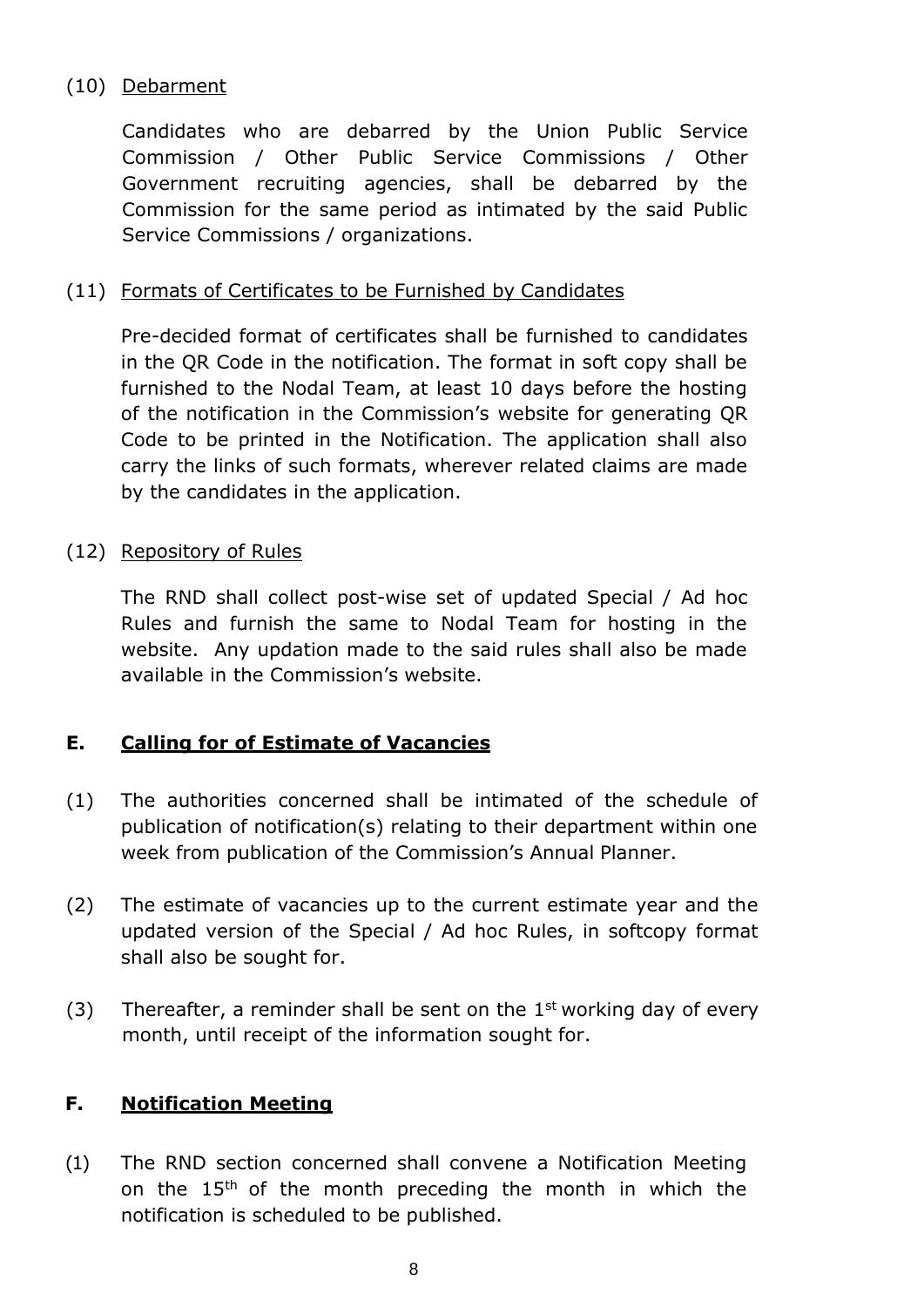- (2) Intimation regarding this meeting shall be triggered through sms and email to the Controller of Examinations, Joint Secretary / Deputy Secretary (QD), Joint Secretary / Deputy Secretary / Under Secretary (ED), Under Secretary (QD-E/F/G), Deputy Secretary (APD) and Under Secretary (APD Tech). Immediately upon receiving this intimation, the Controller of Examinations shall arrive at the tentative manpower status – '*Deputation Out* / *Deputation In'*  requirements, critical dates, including the schedule for result declaration using Activity Mapping Automation (AMA) software.
- (3) Participants at the Notification Meeting shall include the RND section concerned and the representatives of the Government Department concerned.
- (4) Recruitment-specific guidelines shall be frozen at this stage.
- (5) Based on the consolidation of past experiences by the Commission's departments concerned, a consultation shall be held with the Head of Department, presided over by the Secretary, wherein the following shall be discussed:
	- (a) Issues requiring the attention of the Department concerned with regard to Special / Ad-hoc Rules / Tamil Nadu Government Servants (Conditions of Service) Act, 2016, etc.
		- (i) Qualification: Modification of the prescribed qualification
			- To correspond to that currently offered by Institutions and possessed by candidates.
			- To incorporate qualification already declared equivalent.
			- To incorporate modification in course names and slight variation in syllabus.
			- Re-consideration of absolute / relative preference for certain qualification.
			- Definitive statement to be made in cases where a higher qualification is not acceptable.
			- Inclusion of Institutions in addition to the ones prescribed in the Special / Ad-hoc Rules, offering the same course and now recognized as acceptable.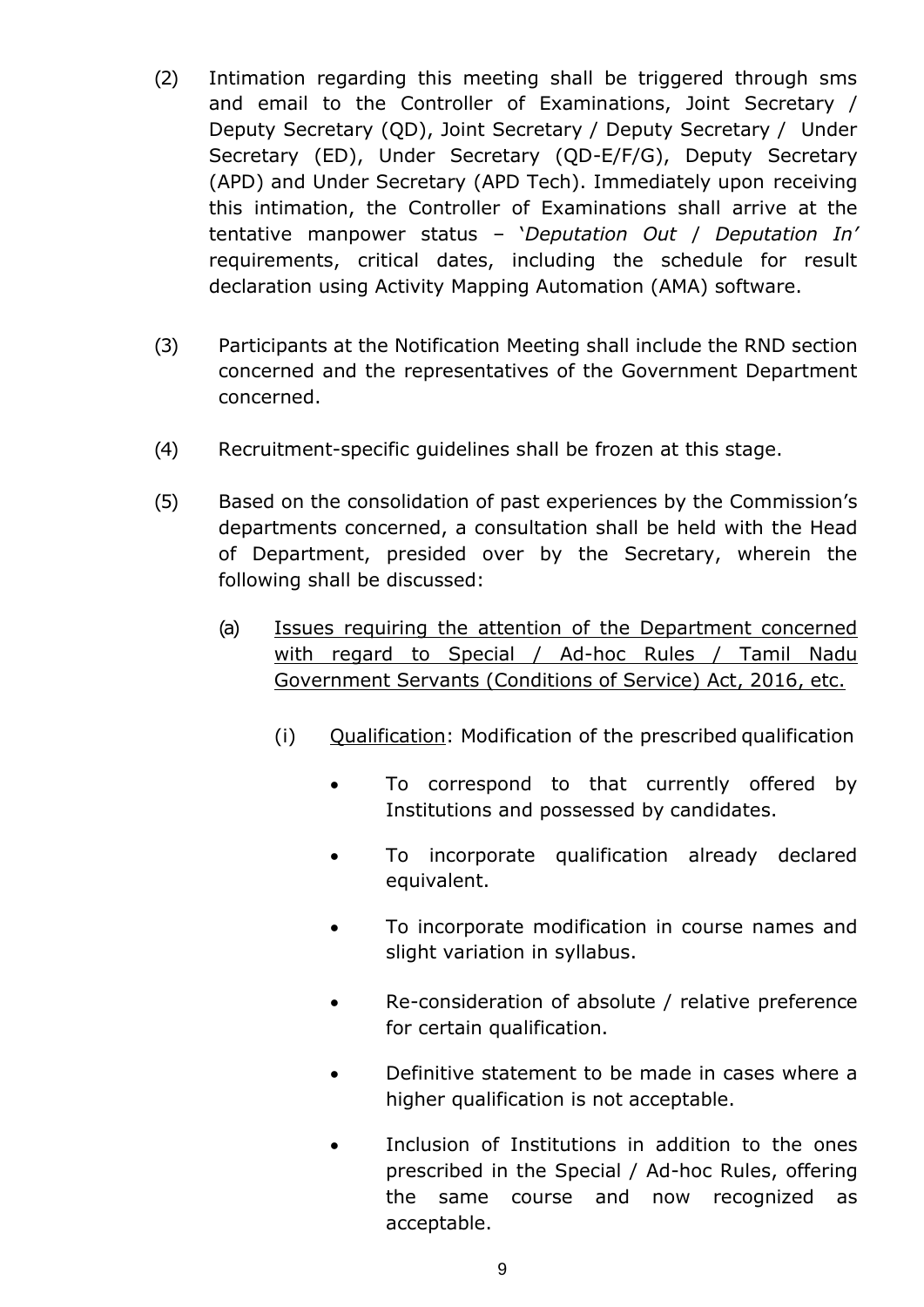- Wherever Degree / Diploma / Certificate courses, etc., are prescribed as a requisite qualification, the option to claim equivalence or related claims, shall be jointly justified by APD, APD-Tech and RND at the notification meeting, in order to eliminate the possibility of candidates not possessing the prescribed /equivalent qualification being admitted to advanced stages of the selection process.
- (ii) Roster:
	- Turns to be defined for all parameters involved in the selection process.
	- Provision for adoption of Roster in case of recruitment to posts reserved for women / for persons professing a particular religion.
	- Roster points meant for PSTM shall be examined in the light of whether Tamil is available as the medium of instruction for certain courses, as prescribed by the rules in vogue.
- (iii) Physical Fitness Certificate:
	- Whether specification in respect of peripheral requirements such as issuing authority, etc. may be made flexible, without dilution of the physical standards prescribed.
- (iv) Other issues, if any.

### (b) Issues requiring clarification by the Head of Department

- (i) Qualification:
	- Any ambiguity in the rules, such as prescription of a post graduate qualification without any specification as to the under graduate qualification to be obtained.
	- Degree in a subject vs. Degree with specialization in that subject.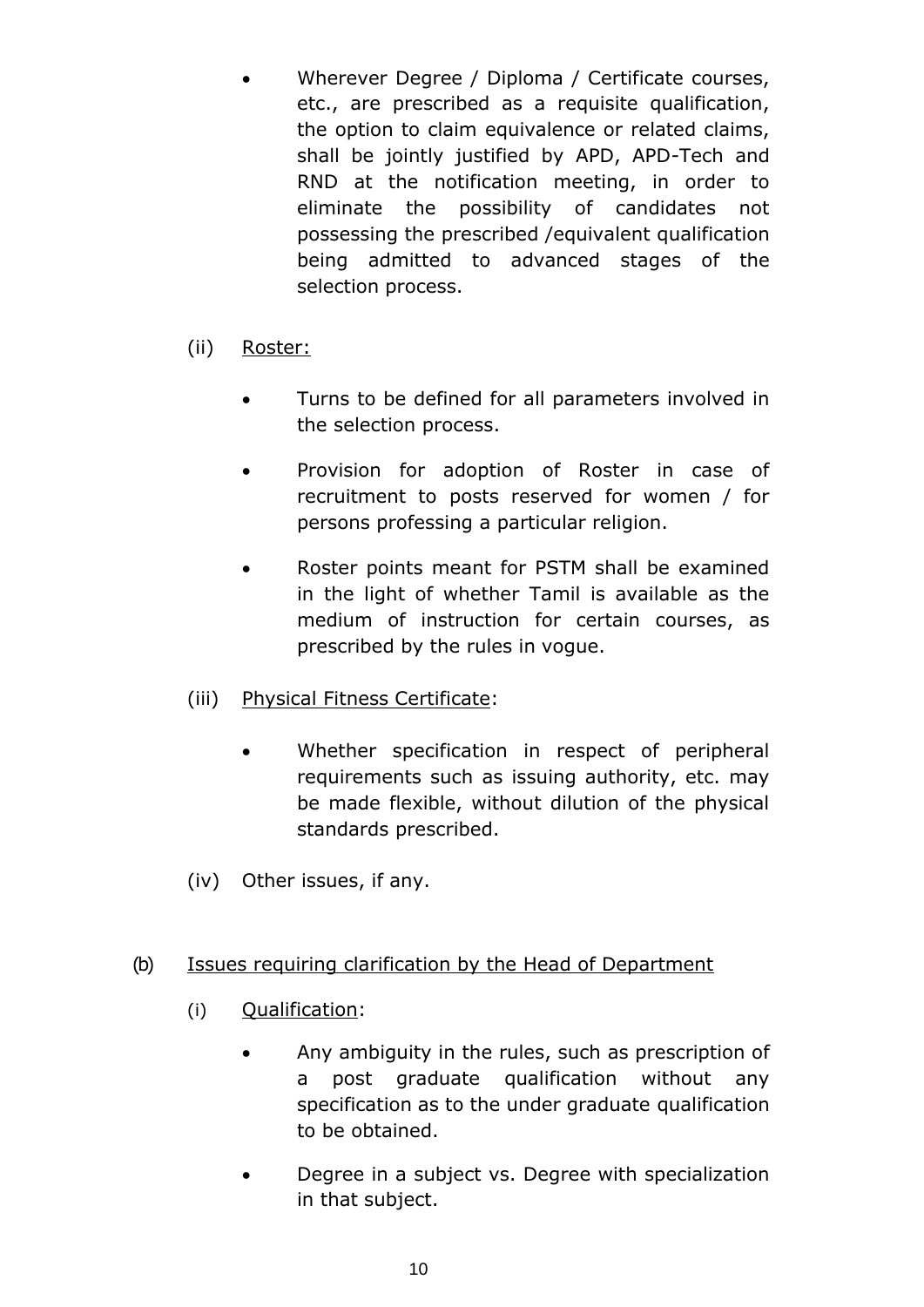- (ii) Persons with Benchmark Disabilities:
	- In the case of posts not explicitly identified as suitable for the appointment of specific categories of persons with benchmark disabilities, the appointing authorities shall be informed that exemption, if any required, should be obtained on or before the date of notification, failing which reservation for persons with benchmark disabilities shall be implemented as per the rules in force.
	- Categories of persons with benchmark disabilities (including categories declared suitable for appointment as well as other categories), shall be confirmed to be eligible / not eligible, with special reference to specific (not general) physical standards prescribed.
	- Whether any exemption order had been issued by the Government, regarding implementation of reservation for persons with benchmark disabilities, for appointment to posts in the department.

### (iii) Practical Experience Requirement:

- A broad framework including details to be sought for in the online application shall be prepared by the APD and presented during such consultation. Micro-detailing of the information to be obtained from candidates during online application, shall be undertaken by the Head of Department.
- The Head of Department shall commit that the practical experience requirements are currently in practice and not obsolete.
- The Head of Department shall be asked to define the parameters of practical experience, as to what it includes and what it excludes (*eg., non-acceptability of the apprenticeship certificate furnished by candidates during recruitment for the post of Motor Vehicles Inspector, Grade II*).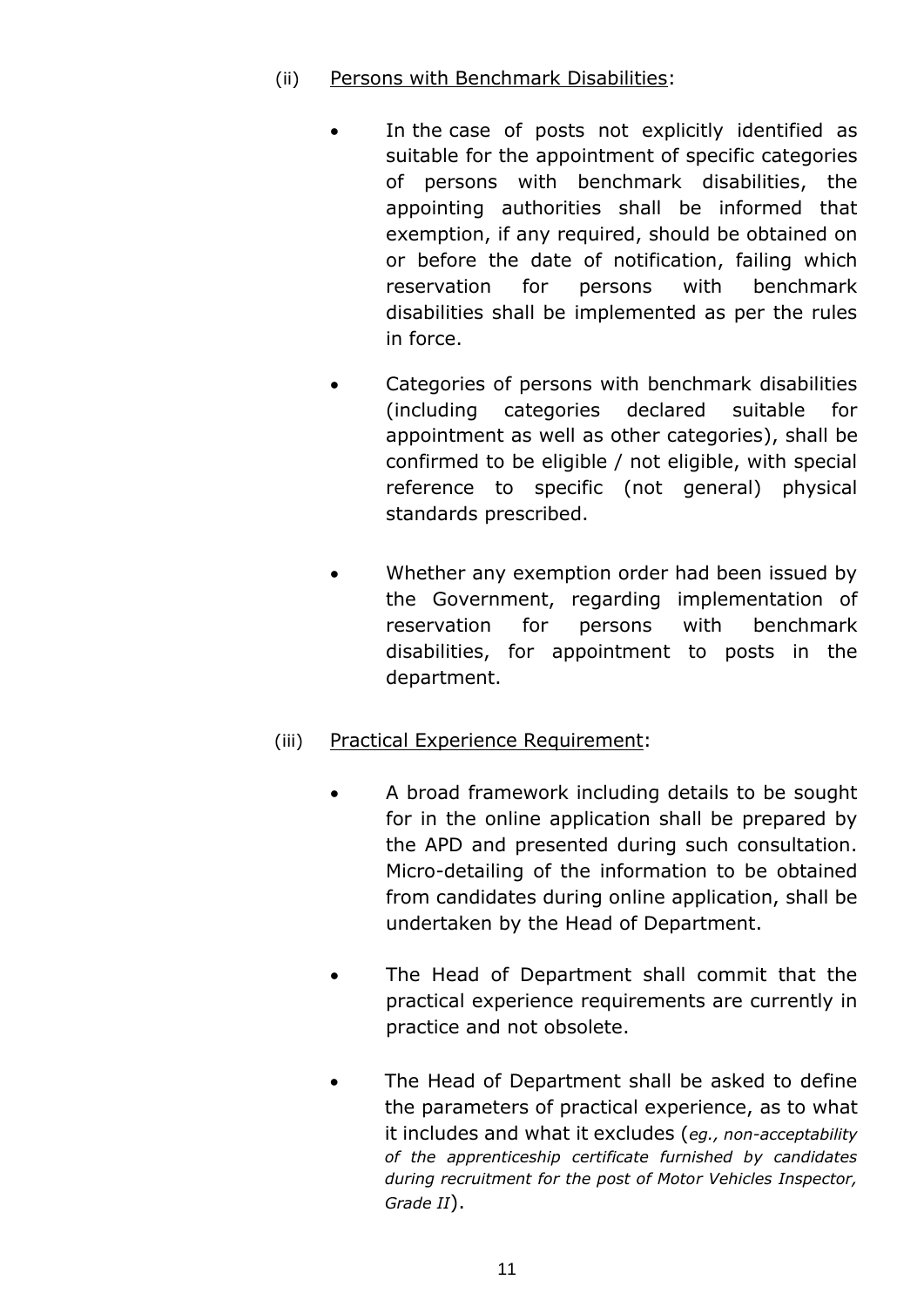- The verification criteria adopted by the authority undertaking verification in the field shall be the same as the input criteria obtained from the candidate at the application stage.
- Based on the parameters defined by the Head of Department and the broad framework given by the APD, the format shall be frozen.
- The format to be used by the Head of Department for verification shall be the same as the format to be filled in by the candidate in the online application, requiring only a '**yes**' or '**no**' reply.

#### **THEREFORE, THE PRACTICAL EXPERIENCE FORMAT IN THE ONLINE APPLICATION = PRACTICAL EXPERIENCE VERIFICATION FORMAT.**

- (6) As an outcome of Notification Meeting, the following details shall be incorporated in the Notification Module and shared with APD / APD Tech for incorporation in the Online Application Module and Certificate Verification Module:
	- (a) List of equivalences for various educational / experience qualification as required in the Special Rules shall be made available in the Commission's website as well as Notification.
	- (b) Updated list of Universities recognized by the University Grants Commission.
	- (c) The notification shall reflect the practical experience criteria / format resulting from the notification meeting. The notification shall not be ambiguous with regard to the stage at which the documents relating to practical experience shall be obtained from the candidates for the purpose of verification – whether at the stage of application or before / after publication of the results of the written examination. In this regard, no two clauses of the notification shall convey contradictory information.
	- (d) Compilation of experiences derived from application scrutiny in Controller of Examination's Wing (APD) - cum – Secretary's Wing (OTD / PSD).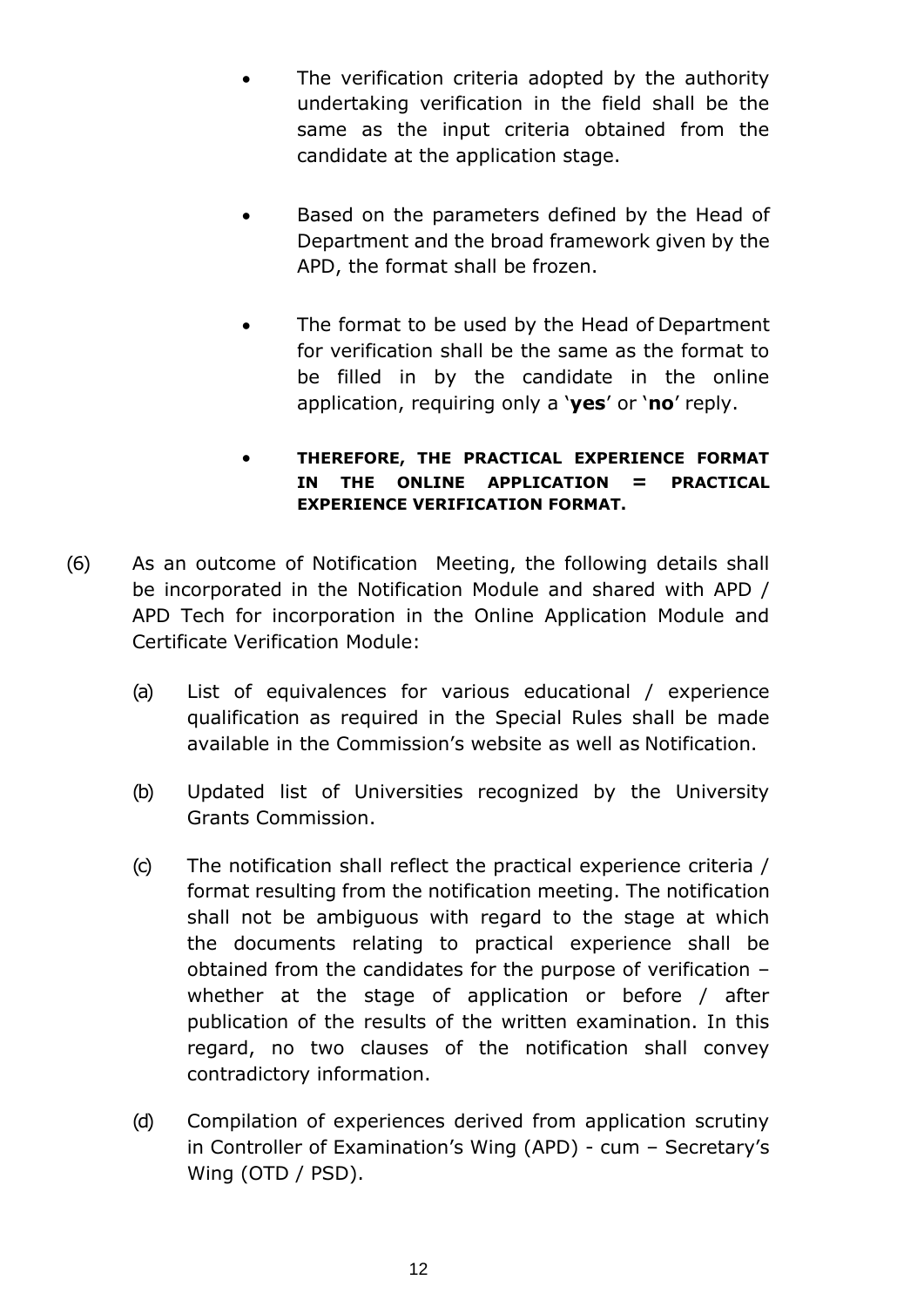- (e) Notification shall specifically state that candidates belonging to those categories of persons with benchmark disabilities not identified as suitable for appointment shall not apply for the post.
- (f) In respect of validity of the driving licence, the notification shall specify that the date of expiry of the licence shall be checked with reference to the date of notification and that the licence shall be kept valid at all stages of the selection process.
- (g) The candidates shall be required to upload / produce a physical fitness certificate during the course of the selection process only in cases where mandatory. Such requirement shall be firmly substantiated during the consultation with the Head of Department. The relevant entities shall also be captured in the Online Application Module.
- (h) Miscellaneous based on the agenda of the Notification Meeting.

# **G. Draft Notification**

- (1) The minutes of the notification meeting and the draft notification shall be communicated to the authorities concerned for confirmation, on or before the 20<sup>th</sup> of the month preceding the month in which the notification is scheduled to be published.
- (2) The relevant provisions of Office Order No. 113, dated 10.12.2019, regarding modification of vacancies, shall be communicated to the Head of Department / appointing authority, in writing, at the time of sending the minutes of the notification meeting and the draft notification.

# **H. Submission of the Draft Notification to the Notification Sub-Committee**

- (1) The draft notification shall be generated only through the software developed for this purpose. Input variables shall be given separately and there shall be no manual intervention over and above providing input variables for the generation of draft notification.
- (2) This draft shall be submitted to the Notification Sub-Committee on or before the 20<sup>th</sup> of the month preceding the month in which the notification is scheduled to be published.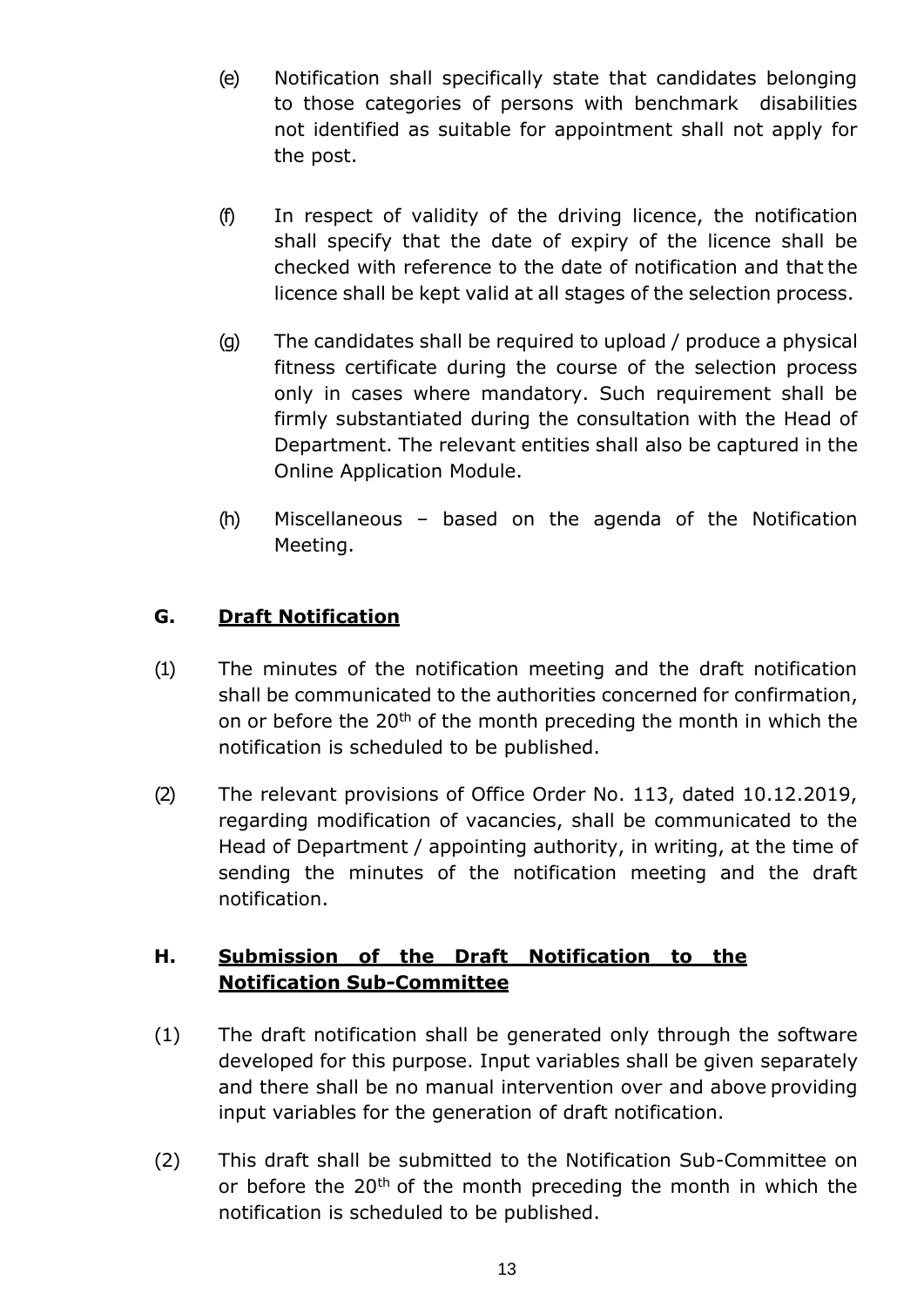(3) Simultaneously with the submission of the draft notification to the Notification Sub-Committee, a sms and email shall be triggered to the APD and APD Tech sections, who shall undertake action to convene the Online Application Meeting, wherein the focus shall essentially be on incorporating the rectifying action indicated in the latest version of the *Modification Manual*.

### **I. Online Application Meeting**

- (1) An Online Application Meeting shall be held between the  $25<sup>th</sup>$  to the  $30<sup>th</sup>$  of the month preceding the month in which the notification is scheduled to be published.
- (2) The convening and conduct of the Online Application Meeting shall be the responsibility of the APD-Tech section. This meeting shall be attended mandatorily by the OTD, PSD, RND, QD and APD as well as staff possessing relevant knowledge and experience. This meeting shall be chaired by the Secretary and Controller of Examinations.
- (3) The agenda of the Online Application Meeting shall include:
	- (a) Verification of action taken on incorporating the rectifying action indicated in the latest version of the *Modification Manual*.
	- (b) Vetting the English language used in the application by a language expert.
	- (c) Incorporation of the unique features of that particular recruitment in the online application.
	- (d) Citation of relevant Government orders / Acts / Rules, etc., in support of provisions in the online application.
	- (e) Incorporation of changes necessitated by amendments made to Acts / Rules, etc.
	- (f) Provision of hyperlink in the online application to access formats of certificates.
	- (g) Verification of whether all relevant / collateral information pertaining to claims made, have been sought for in the online application.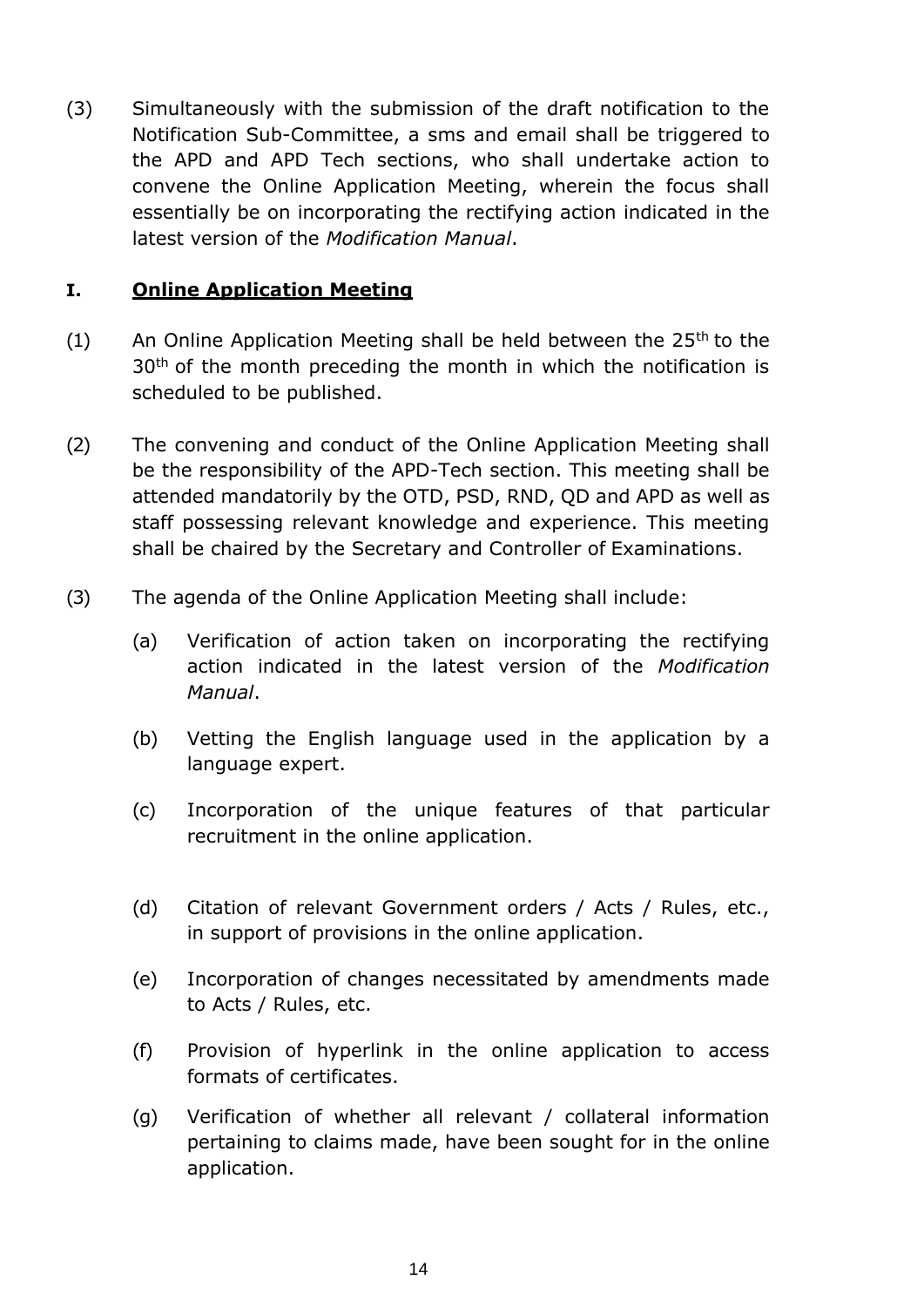- (h) Elucidation, wherever required *(eg. Banks shall be indicated as Quasi Government organizations)*.
- (i) Verification of whether any irrelevant / unverifiable information has been sought for.
- (j) Verification of whether data regarding selection of candidates available with the OTD / PSD has been automatically populated in the One Time Registration database, for further reflection in the Online Application Module (to facilitate monitoring claims as Ex-servicemen and Destitute Widows).
- (k) Practical Experience
	- (i) Broad, tentative details finalized after discussion with the Head of Department during the notification meeting shall be sought for, from the candidate.
	- (ii) Another meeting with the Head of Department shall be arranged within ten days of the notification meeting, to facilitate the designing and freezing of the Online Application Module and an exclusive Field Verification Module. Both these modules shall be formally vetted by the Head of Department after ensuring that -
		- There shall be no variation between details captured in Online Application Module and those captured in the Field Verification Module.
		- Both the Online Application Module and Field Verification Module shall incorporate only a '**yes**'/'**no**' format and there shall be no physical data entry.

*Note:*

- *(i) The APD and APD Tech section shall be responsible for all activities allied to the online application up to the stage of hosting of the memorandum of admission (hall ticket) to the written examination, in the case of competitive examinations, departmental examinations and half-yearly examinations.*
- *(ii) The hall ticket shall be hosted two weeks before the date of examination. Thereafter, a note regarding the number of applicants, number of applicants for whom the hall ticket had been hosted and the number of applicants who had downloaded the hall tickets, shall be submitted to the Controller of Examinations.*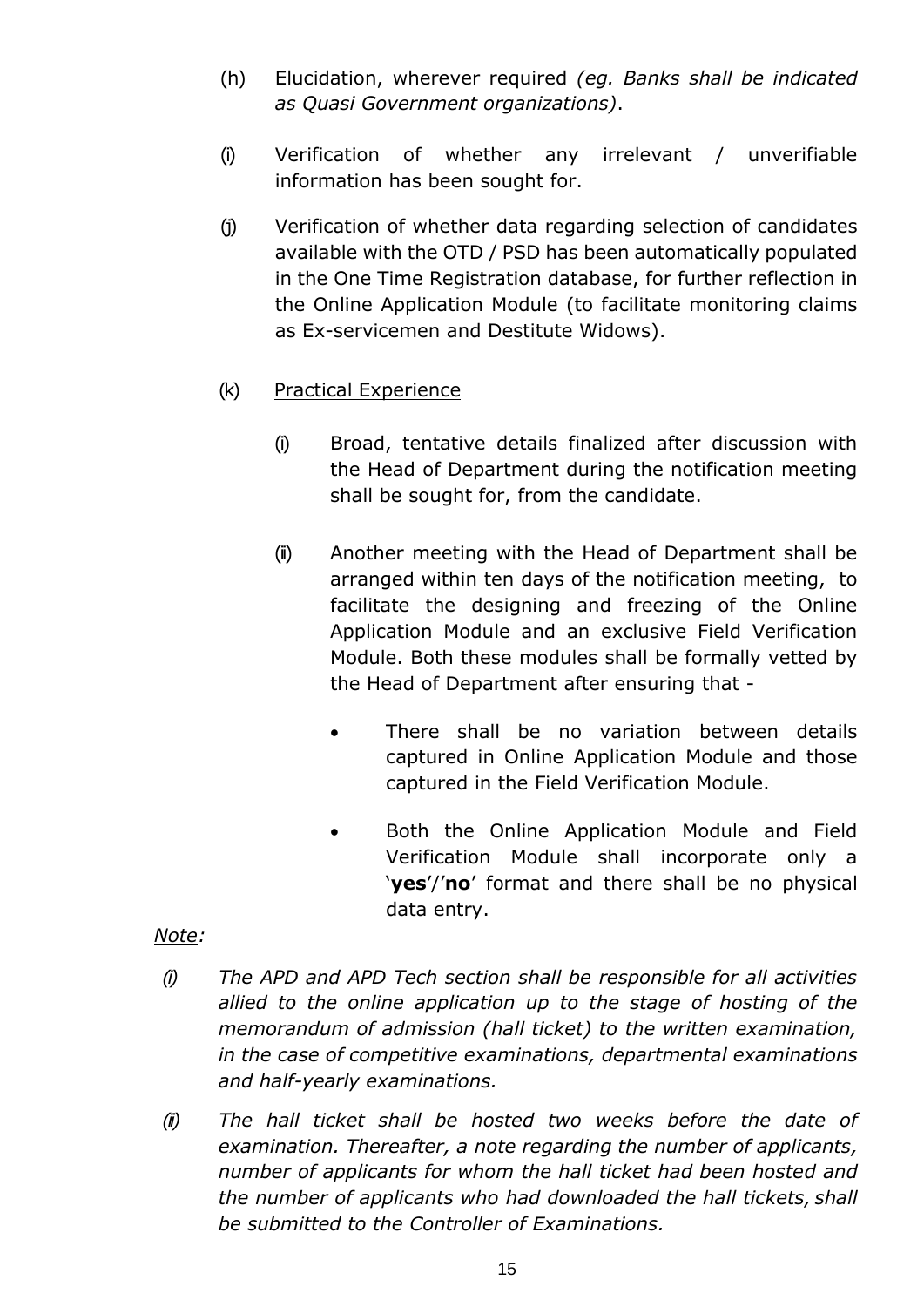# **J. Approval of the Notification File**

# (1) Auto-Generation of the Notification – Interactive and Collateral Activities

- (a) In order to generate the notification, input variables, viz., date of notification, anticipated number of candidates applying for examination, nature of examination – objective / descriptive, etc.) shall be pre-fed into the notification software.
- (b) These very same variables shall also be simultaneously fed into the Activity Mapping Automation software. This shall be done such that the dates of occurrence of critical events as generated by the Activity Mapping Automation software is auto-populated in the notification software.
- (c) These dates shall be incorporated in the notification.
- (d) The notification thus generated shall be placed for approval before the Commission by the RND.
- (e) All critical dates (requiring Commission's approval) generated by the Activity Mapping Automation software shall be made available to the Personnel Department (PD) automatically so as to facilitate convening of Commission's Meetings.
- (2) The draft notification shall be submitted for approval at the first Commission's meeting of the month in which the notification is scheduled to be published.

### **K. Publication of Short Notice**

The short notice regarding the notification of vacancies shall be published in the prescribed dailies on the day after the date of Commission's approval of the notification.

# **L. Publication of the Notification and Commencement of Live (Real Time) Online Application**

(1) The notification shall be published in the Commission's website seven days after the approval of the notification by the Commission. Concurrently, commencement of live (real time) online application shall also happen.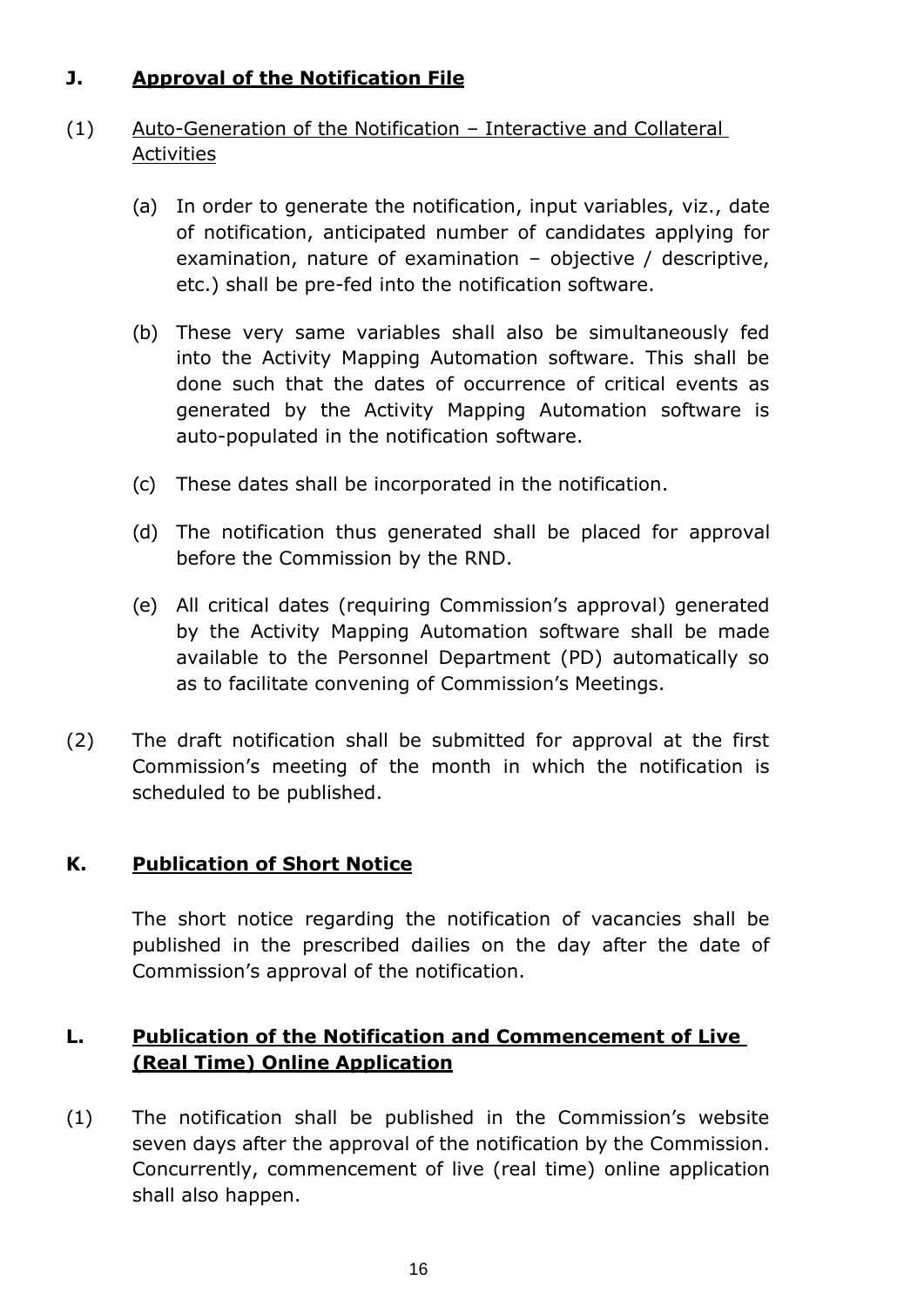(2) In case of errors / omissions in the notification or modification in the number of vacancies notified, errata / addenda as required, shall be published in the website, by the RND with auto-intimation by sms and email, to the MCD, APD, ID, QD and PSD / OTD.

# **M. Framing of Recruitment Specific Guidelines**

- (1) As soon as a recruitment is notified, recruitment specific guidelines shall be jointly prepared by APD, APD Tech and PSD / OTD and these guidelines shall be made available in the onscreen certificate verification module.
- (2) The APD / PSD / OTD shall mandatorily cite the previous three recruitments and decisions made shall be explicitly noted, eg., equivalence related tables and a decision table shall have to be framed. This shall be arrived at the level of Controller of Examinations and Secretary through a joint meeting before the last date prescribed for uploading of certificates.

# **N. Designing of the Certificate Verification Module (CVM)**

- (1) Immediately after biodata transfer by the APD section concerned to the QD, based on the guidelines developed in the paragraph above, the APD section along with APD Tech shall develop the onscreen certificate verification (OCV) module. To develop this module the following input shall also be used:
	- (a) Recruitment specific guidelines.
	- (b) Experiences as minuted in the Feedback Meeting.
	- (c) Experiences based on contradictory approaches followed by APD and PSD / OTD, eg., APD – provisionally / finally admitting the candidates and PSD / OTD - rejecting the same.
	- (d) Experiences obtained, based on Supreme Court judgements.
	- (e) Commission's Instructions to Applicants.
	- (f) Office Orders.
- (2) It shall be crucial that all the staff of the APD section concerned including the Under Secretary shall conduct a trial run of the online application and satisfy themselves with all aspects of the OCV module. The APD section concerned along with the Under Secretary shall vet the OCV module before actual roll out. Certificate verification shall be done strictly in accordance with the office orders.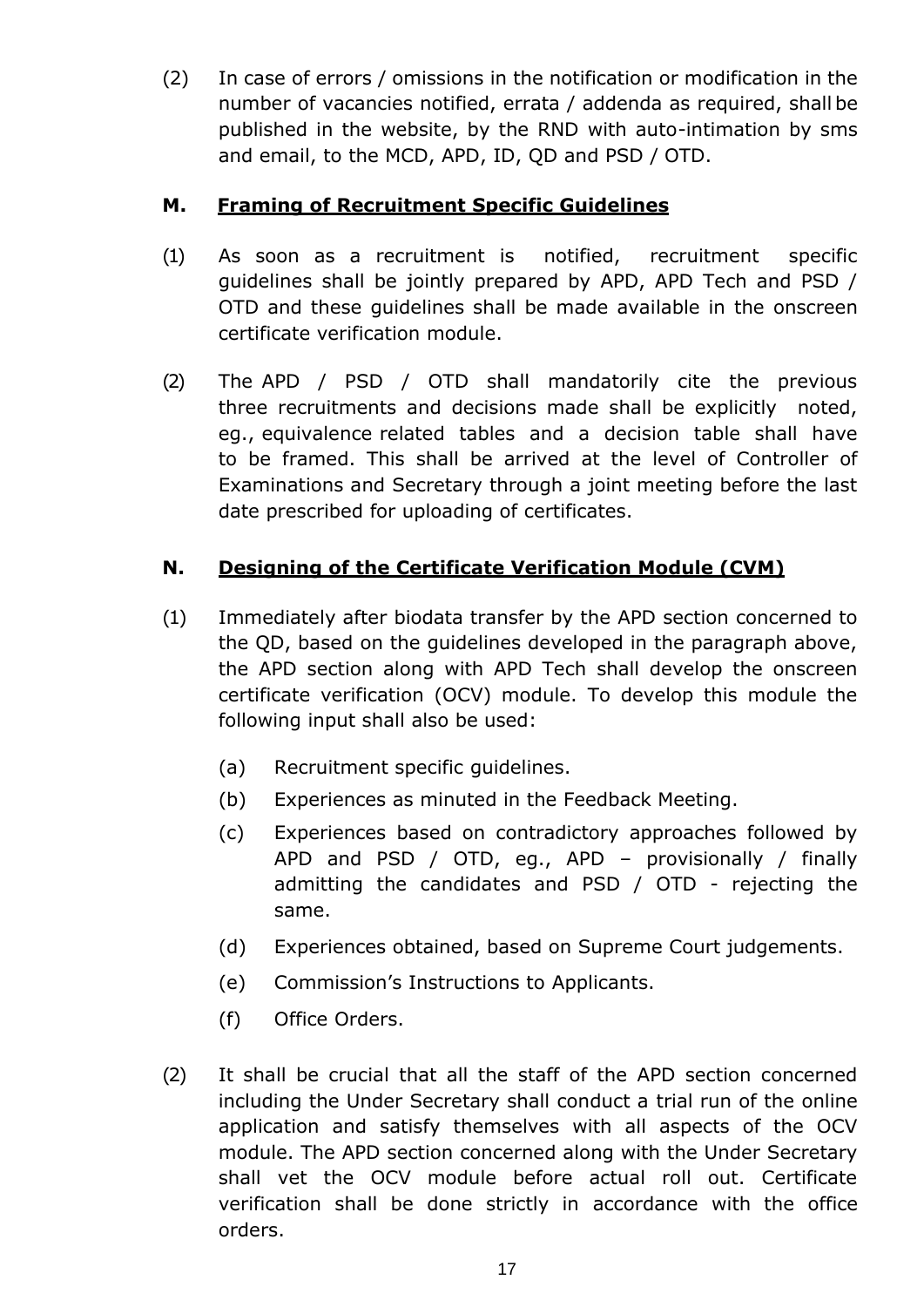*Note:*

*In respect of practical experience -*

- *(i) The Field Verification Module (FVM) shall be part of the overall Certificate Verification Module (CVM) for that recruitment.*
- *(ii) The FVM shall be shared with the Head of Department through an Application Programming Interface (API), wherein the Head of Department shall enter only 'yes' or 'no' in a drop-down provision, based on field verification. The combination of 'yes' and 'no' shall automatically result in a conclusion, i.e., practical experience acceptable / nonacceptable as per the notification, without requiring ndividual discretion.*
- *(iii) The Head of Department shall be ready with the system requirements to facilitate receiving the CVM from the office of the Commission through the API.*
- *(iv) If the prescribed practical experience relates to multiple organizations, exhaustive data-capturing shall be incorporated in the Online Application Module (OAM), FVM, etc.*
- (3) Memorandum of admission to onscreen / physical certificate verification shall detail the documents to be uploaded / produced and shall contain a QR Code incorporating the formats of certificates to be produced by candidates.

### **O. Certificate Verification Outcome**

- (1) Only after receipt of the **complete** practical experience verification report, the APD shall take steps towards generation of rejection note file. In other words, counseling / oral test shall not be conducted without satisfactory verification of all eligibility criteria including that of practical experience.
- (2) The rejection note file shall be auto-generated only after the reasons for rejection pertaining to at least three previous recruitments are incorporated in the module.